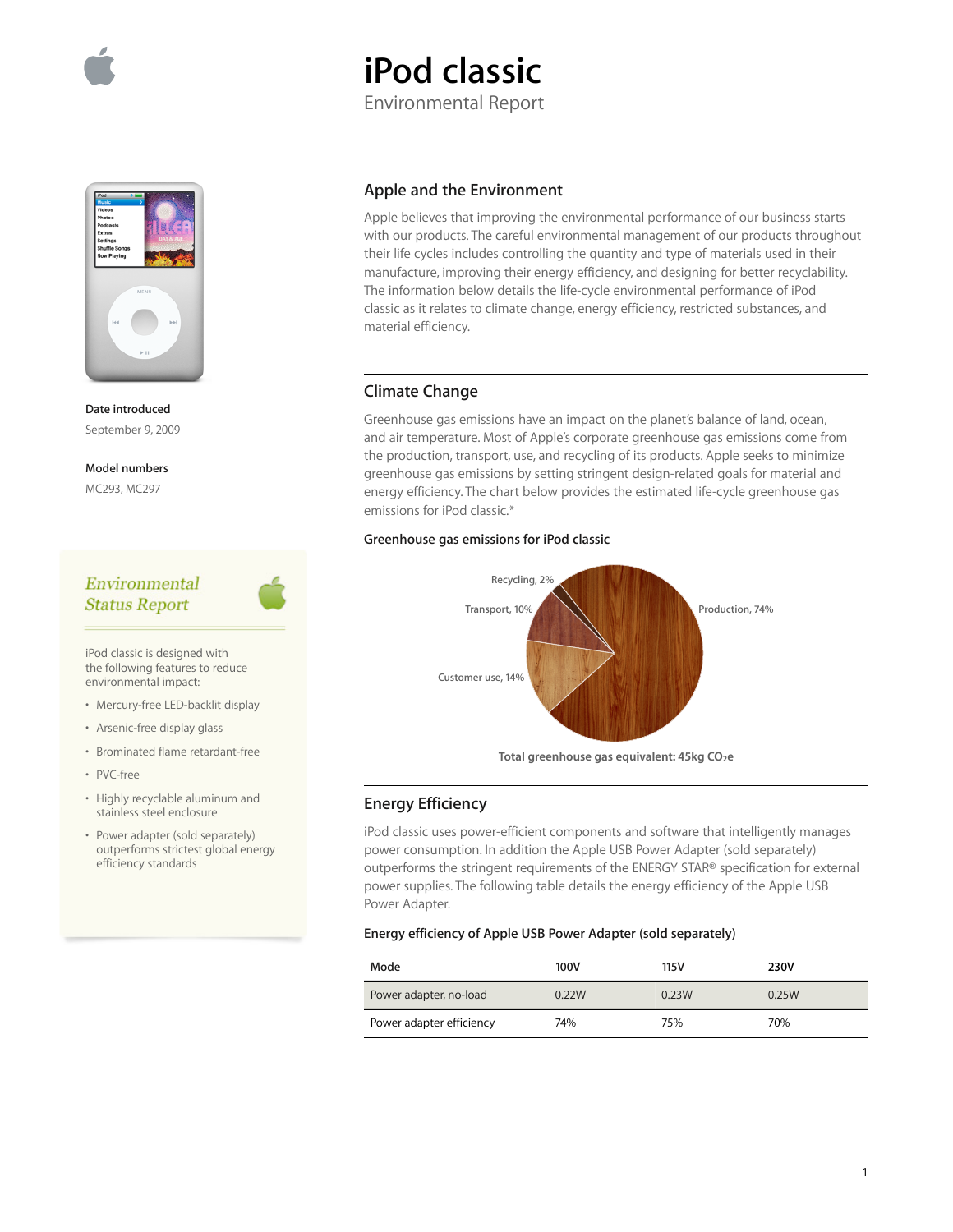#### **Battery chemistry**

System battery: lithium-ion polymer Free of lead, cadmium, and mercury

## **Material Efficiency**

Apple's ultra-compact product and packaging designs lead the industry in material efficiency. Reducing the material footprint of a product helps maximize shipping efficiency. It also helps reduce the amount of energy consumed during production and the material waste generated at end of life. The iPod classic enclosure is made of aluminum and stainless steel, materials highly desired by recyclers. The chart below details the materials used in iPod classic.

#### **Material use for iPod classic**



#### **Packaging**

The packaging design of iPod classic uses paperboard made from 100 percent postconsumer recycled content. In addition, the packaging is extremely material efficient, consuming 85 percent less volume and weighing 68 percent less than the original iPod. This allows over three times more units to be transported in a single shipping container. The following table details the materials used in iPod classic packaging.

### **Packaging breakdown for iPod classic**

| Material                      | Retail box | <b>Retail and</b><br>shipping box |
|-------------------------------|------------|-----------------------------------|
| Paper (corrugate, paperboard) | 120q       | 205q                              |
| Polystyrene                   | 15q        | 15q                               |
| Other plastics                | 2.5q       | 2.5q                              |

## **Restricted Substances**

Apple has long taken a leadership role in restricting harmful substances from its products and packaging. As part of this strategy all Apple products comply with the strict European Directive on the Restriction of the Use of Certain Hazardous Substances in Electrical and Electronic Equipment, also known as the RoHS Directive. Examples of materials restricted by RoHS include lead, mercury, cadmium, hexavalent chromium, and PBB and PBDE brominated flame retardants (BFRs). iPod classic goes even further than the RoHS Directive by incorporating the following more aggressive restrictions:

- Mercury-free LED-backlit display
- Arsenic-free display glass
- Brominated flame retardant-free
- Polyvinyl chloride (PVC)-free



Retail packaging for the newest iPod classic consumes 85 percent less volume and weighs 68 percent less than the retail packaging of the original iPod.